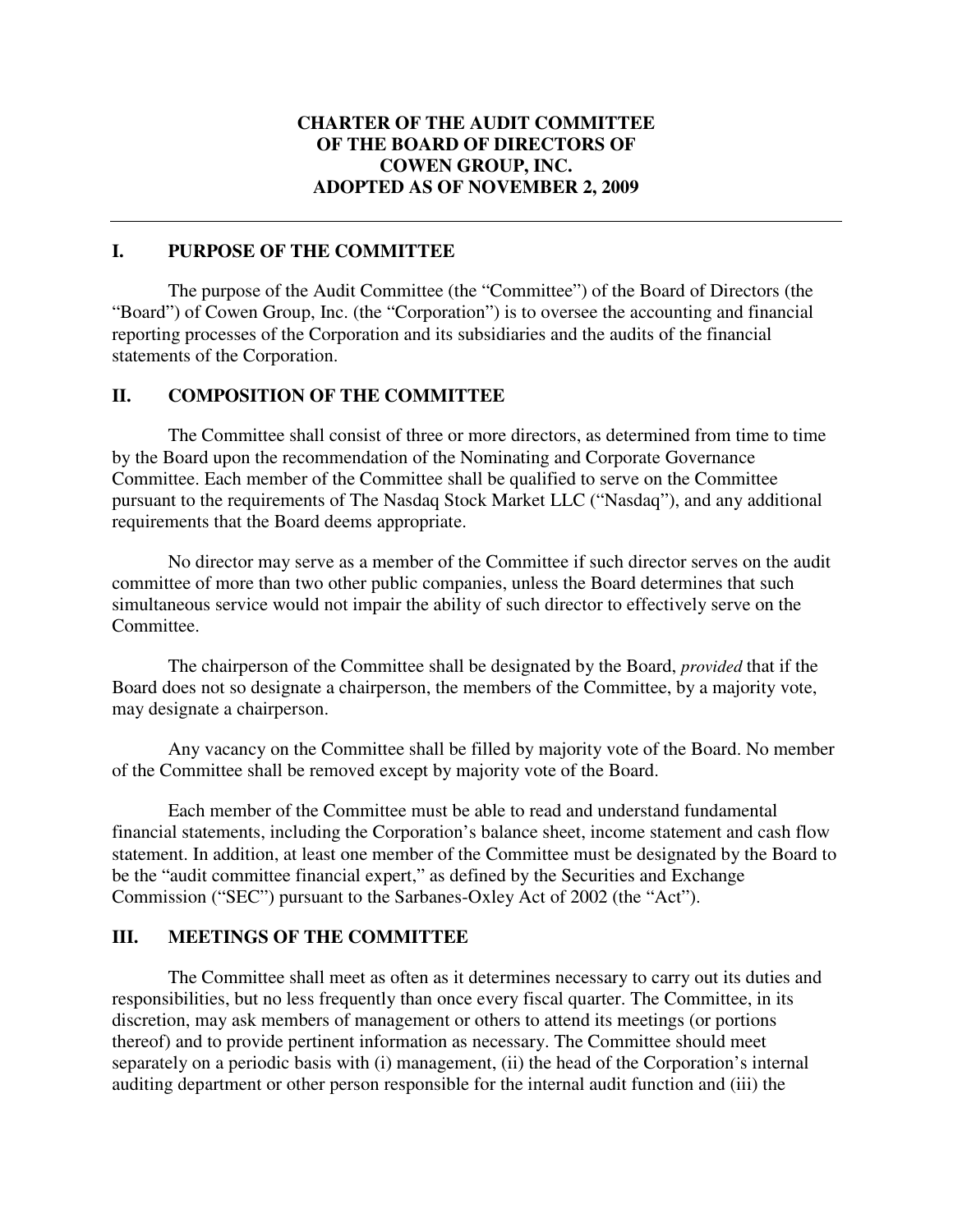Corporation's independent auditors, in each case to discuss any matters that the Committee or any of the above persons or firms believe warrant Committee attention.

A majority of the members of the Committee present in person or by means of a conference telephone or other communications equipment by means of which all persons participating in the meeting can hear each other shall constitute a quorum.

The Committee may delegate its authority to subcommittees consisting of one or more members of the Committee, including authority to pre-approve audit and permitted non-audit services, when it deems it appropriate and in the best interests of the Company. The Committee shall not delegate to a subcommittee any power or authority required by any law, regulation or listing standard to be exercised by the Committee as a whole.

The Committee shall maintain minutes of its meetings and records relating to those meetings and shall report regularly to the Board on its activities, as appropriate.

## **IV. DUTIES AND RESPONSIBILITIES OF THE COMMITTEE**

In carrying out its duties and responsibilities, the Committee's policies and procedures should remain flexible, so that it may be in a position to best address, react or respond to changing circumstances or conditions. The following duties and responsibilities are within the authority of the Committee and the Committee shall, consistent with and subject to applicable law and rules and regulations promulgated by the SEC, Nasdaq, the New York Stock Exchange, or any other applicable regulatory authority:

### *Selection, Evaluation, and Oversight of the Auditors*

(a) Be directly responsible for the appointment, compensation, retention and oversight of the work of any registered public accounting firm engaged for the purpose of preparing or issuing an audit report or performing other audit, review or attest services for the Corporation, and each such registered public accounting firm must report directly to the Committee (the registered public accounting firm engaged for the purpose of preparing or issuing an audit report for inclusion in the Corporation's Annual Report on Form 10-K is referred to herein as the "independent auditors");

(b) Review and, in its sole discretion, approve in advance the Corporation's independent auditors' annual engagement letter, including the proposed fees contained therein, as well as all audit and, as provided in the Act and the SEC rules and regulations promulgated thereunder, all permitted non-audit engagements and relationships between the Corporation and such independent auditors (which approval should be made after receiving input from the Corporation's management, if desired). Approval of audit and permitted non-audit services will be made by the Committee or by one or more members of the Committee as shall be designated by the Committee and the person[s] granting such approval shall report such approval to the Committee at the next scheduled meeting;

(c) Review the performance of the Corporation's independent auditors, including the lead partner and reviewing partner of the independent auditors, and, in its sole discretion (subject,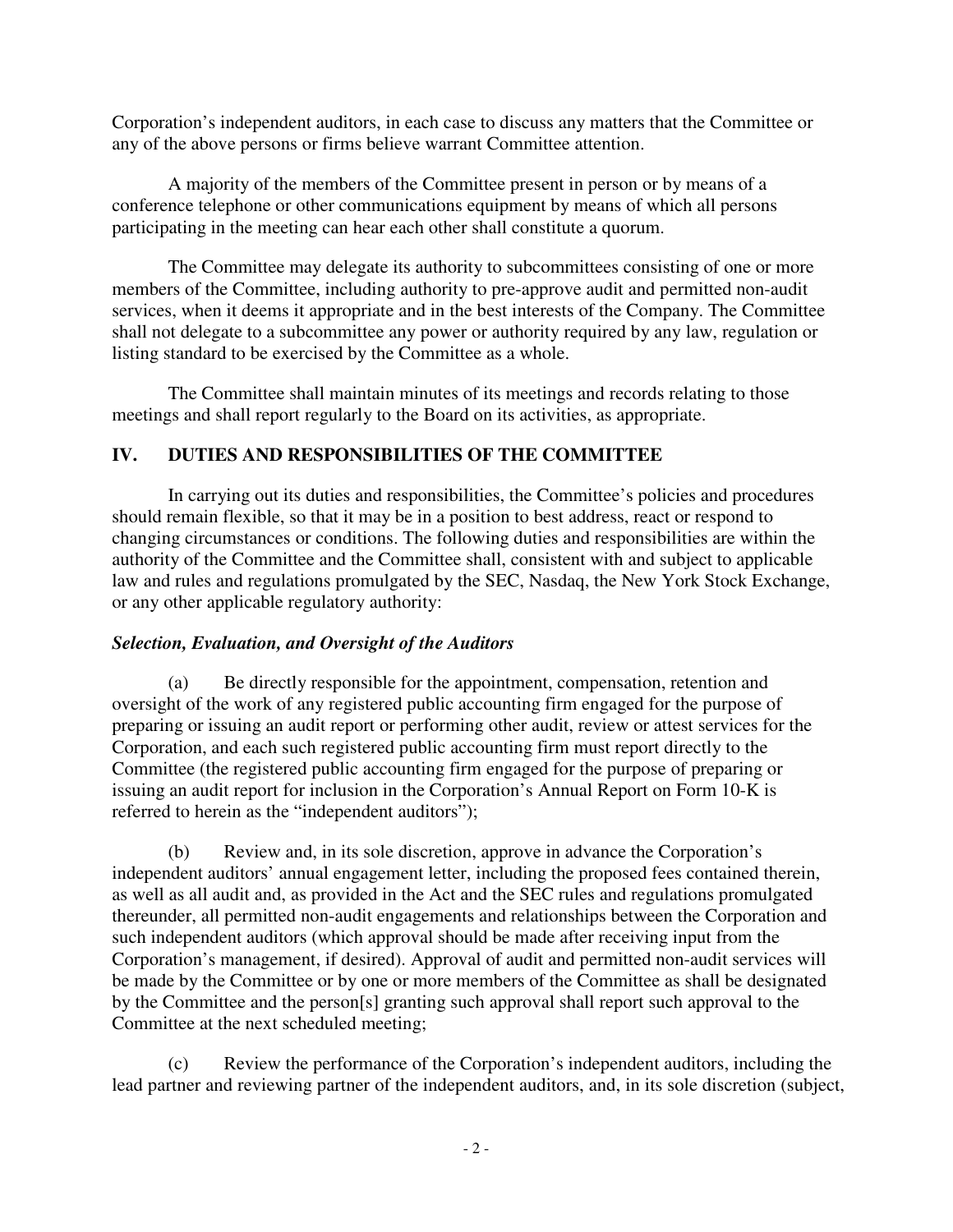if applicable, to shareholder ratification), make decisions regarding the replacement or termination of the independent auditors or the lead partner when circumstances warrant;

(d) Evaluate the independence of the Corporation's independent auditors by, among other things:

- (i) obtaining and reviewing from the Corporation's independent auditors a formal written statement delineating all relationships between the independent auditors and the Corporation, consistent with Independence Standards Board Standard 1;
- (ii) actively engaging in a dialogue with the Corporation's independent auditors with respect to any disclosed relationships or services that may impact the objectivity and independence of the independent auditors;
- (iii) taking, or recommending that the Board take, appropriate action to oversee the independence of the Corporation's independent auditors;
- (iv) monitoring compliance by the Corporation's independent auditors with the audit partner rotation requirements contained in the Act and the rules and regulations promulgated by the SEC thereunder;
- (v) monitoring compliance by the Corporation of the employee conflict of interest requirements contained in the Act and the rules and regulations promulgated by the SEC thereunder; and
- (vi) engaging in a dialogue with the independent auditors to confirm that audit partner compensation is consistent with applicable SEC rules;

# *Oversight of Annual Audit and Quarterly Reviews*

(e) Review and discuss with the independent auditors their annual audit plan, including the timing and scope of audit activities, and monitor such plan's progress and results during the year;

(f) Review with management, the Corporation's independent auditors and the head of the Corporation's internal auditing department, the following information which is required to be reported by the independent auditor:

- (i) all critical accounting policies and practices to be used;
- (ii) all alternative treatments of financial information that have been discussed by the independent auditors and management, ramifications of the use of such alternative disclosures and treatments, and the treatment preferred by the independent auditors;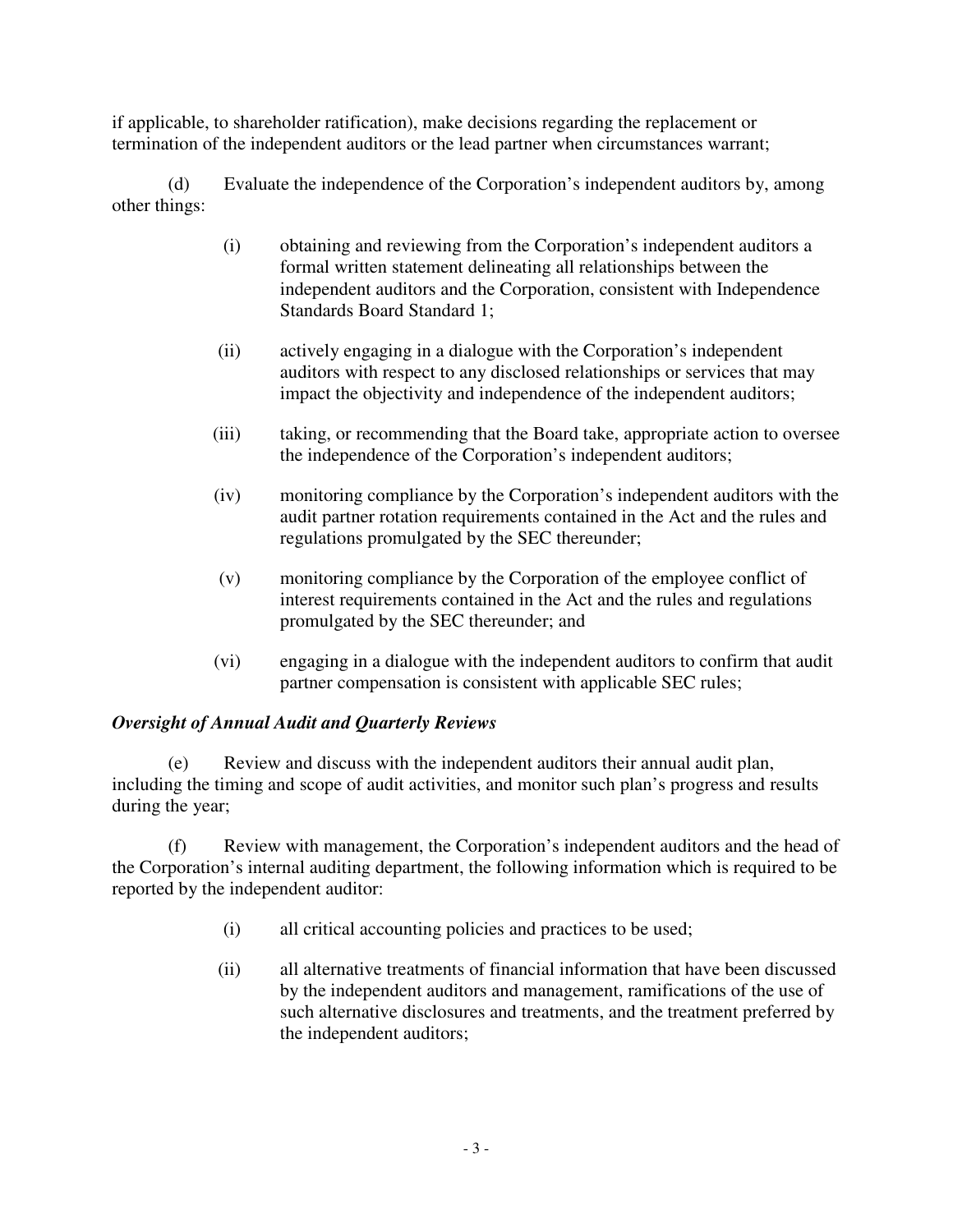- (iii) all other material written communications between the independent auditors and management, such as any management letter and any schedule of unadjusted differences; and
- (iv) any material financial arrangements of the Corporation which do not appear on the financial statements of the Corporation;

(g) Resolve all disagreements between the Corporation's independent auditors and management regarding financial reporting;

## *Oversight of Financial Reporting Process and Internal Controls*

- (h) Review:
	- (i) the adequacy and effectiveness of the Corporation's accounting and internal control policies and procedures on a regular basis, including the responsibilities, budget, compensation and staffing of the Corporation's internal audit function, through inquiry and periodic meetings with the Corporation's independent auditors, management and the head of the Corporation's internal auditing department;
	- (ii) the yearly report prepared by management, and attested to by the Corporation's independent auditors, assessing the effectiveness of the Corporation's internal control over financial reporting and stating management's responsibility for establishing and maintaining adequate internal control over financial reporting prior to its inclusion in the Corporation's Annual Report on Form 10-K; and
	- (iii) the Committee's level of involvement and interaction with the Corporation's internal audit function, as well as interaction with key members of financial management, including the chief financial officer and the chief accounting officer;

(i) Review with the chief executive officer, chief financial officer and independent auditors, periodically, the following:

- (i) all significant deficiencies and material weaknesses in the design or operation of internal control over financial reporting which are reasonably likely to adversely affect the Corporation's ability to record, process, summarize and report financial information; and
- (ii) any fraud, whether or not material, that involves management or other employees who have a significant role in the Corporation's internal control over financial reporting;

(j) Discuss guidelines and policies governing the process by which senior management of the Corporation and the relevant departments of the Corporation, including the internal auditing department, assess and manage the Corporation's exposure to risk, including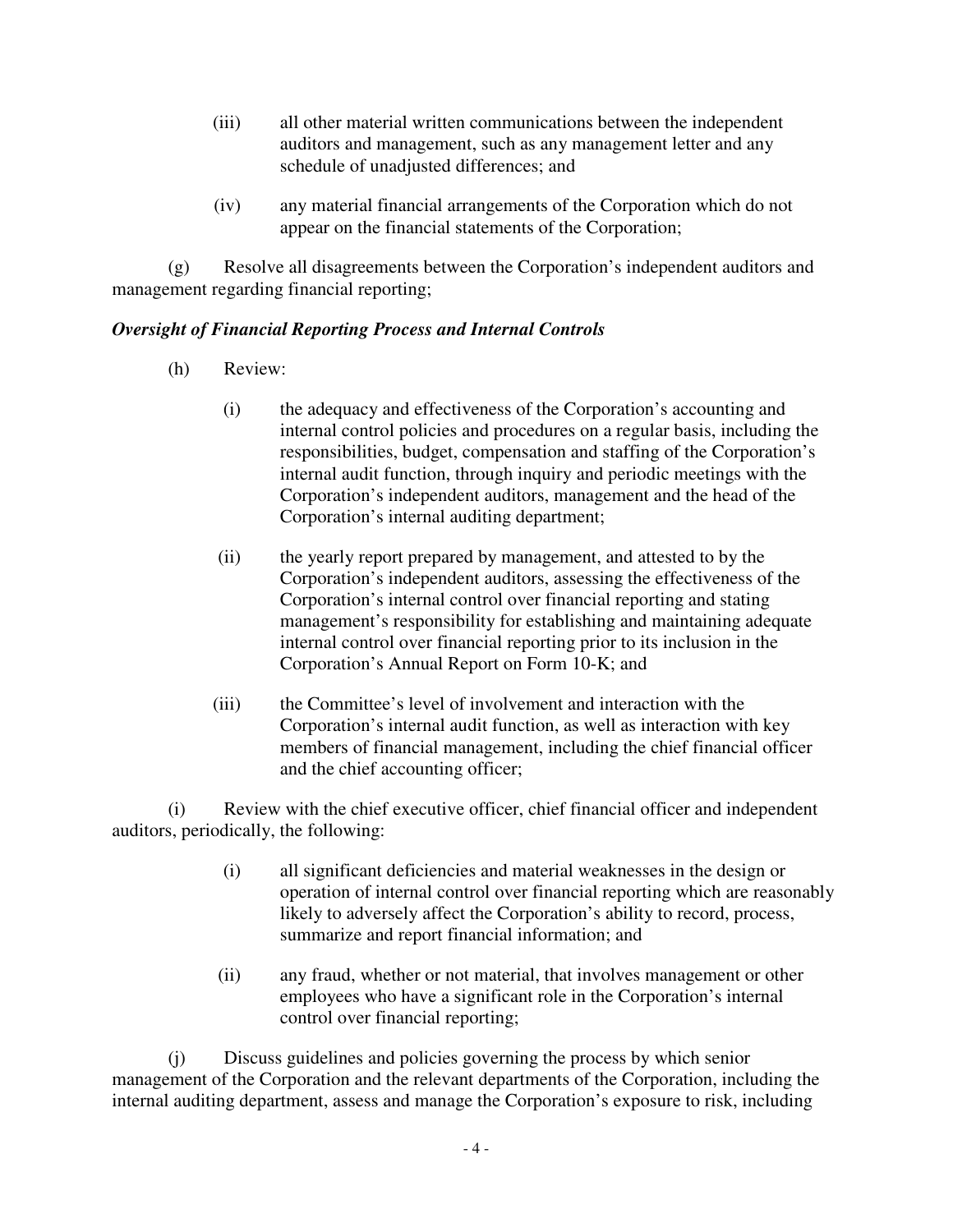market, credit, liquidity and operational risks, as well as the Corporation's major financial risk exposures and the steps management has taken to monitor and control such exposures;

(k) Review with management the progress and results of all internal audit projects, and, when deemed necessary or appropriate by the Committee, assign additional internal audit projects to the head of the Corporation's internal auditing department;

(l) Receive periodic reports from the Corporation's independent auditors, management and the head of the Corporation's internal auditing department to assess the impact on the Corporation of significant accounting or financial reporting developments that may have a bearing on the Corporation;

(m) Review and discuss with the independent auditors the results of the year-end audit of the Corporation, including any comments or recommendations of the Corporation's independent auditors and, based on such review and discussions and on such other considerations as it determines appropriate, recommend to the Board whether the Corporation's financial statements should be included in the Annual Report on Form 10-K;

(n) Establish and maintain free and open means of communication between and among the Committee, the Corporation's independent auditors, the Corporation's internal auditing department and management, including providing such parties with appropriate opportunities to meet separately and privately with the Committee on a periodic basis;

(o) Review the type and presentation of information to be included in the Corporation's earnings press releases (especially the use of "pro forma" or "adjusted" information not prepared in compliance with generally accepted accounting principles), as well as financial information and earnings guidance provided by the Corporation to analysts and rating agencies, which review may be done generally (i.e., discussion of the type of information to be disclosed and type of presentations to be made), and the Committee need not discuss in advance each earnings release or each instance in which the Corporation may provide earnings guidance;

# *Miscellaneous*

(p) Establish and implement policies and procedures for the Committee's review and approval or disapproval of proposed transactions or courses of dealings with respect to which executive officers or directors or members of their immediate families have an interest (including all transactions required to be disclosed by Item 404(a) of Regulation S-K);

(q) Meet periodically with the general counsel, and outside counsel when appropriate, to review legal and regulatory matters, including (i) any matters that may have a material impact on the financial statements of the Corporation and (ii) any matters involving potential or ongoing material violations of law or breaches of fiduciary duty by the Corporation or any of its directors, officers, employees, or agents or breaches of fiduciary duty to the Corporation;

(r) Prepare the report required by the rules of the SEC to be included in the Corporation's annual proxy statement;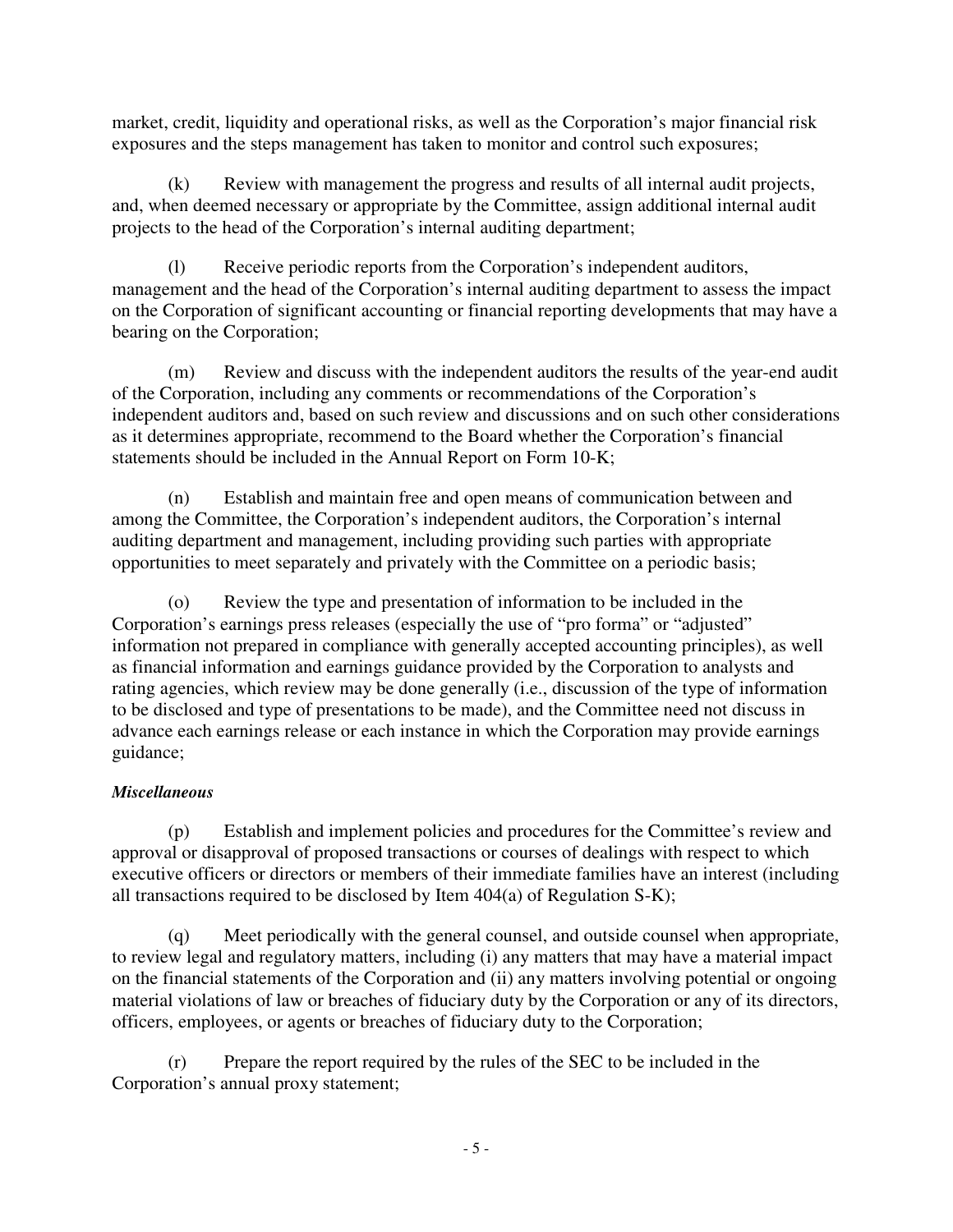(s) Review the Corporation's policies relating to the ethical handling of conflicts of interest and review past or proposed transactions between the Corporation and members of management as well as policies and procedures with respect to officers' expense accounts and perquisites, including the use of corporate assets. The Committee shall consider the results of any review of these policies and procedures by the Corporation's independent auditors;

(t) Establish procedures for (i) the receipt, retention and treatment of complaints received by the Corporation regarding accounting, internal accounting controls or auditing matters, and (ii) the confidential, anonymous submission by employees of the Corporation of concerns regarding questionable accounting or auditing matters;

(u) Secure independent expert advice to the extent the Committee determines it to be appropriate, including retaining, with or without Board approval, independent counsel, accountants, consultants or others, to assist the Committee in fulfilling its duties and responsibilities, the cost of such independent expert advisors to be borne by the Corporation;

(v) Review and monitor the integrity of the policies and procedures that the Corporation and its subsidiaries have developed to assure the integrity of its equity research department;

(w) Review and assess the adequacy of this Charter on an annual basis; and

(x) Perform such additional activities, and consider such other matters, within the scope of its responsibilities, as the Committee or the Board deems necessary or appropriate.

### **V. EVALUATION OF THE COMMITTEE**

The Committee shall, on an annual basis, evaluate its performance. In conducting this review, the Committee shall evaluate whether this Charter appropriately addresses the matters that are or should be within its scope and shall recommend such changes as it deems necessary or appropriate. The Committee shall address all matters that the Committee considers relevant to its performance, including at least the following: the adequacy, appropriateness and quality of the information and recommendations presented by the Committee to the Board, the manner in which they were discussed or debated, and whether the number and length of meetings of the Committee were adequate for the Committee to complete its work in a thorough and thoughtful manner.

The Committee shall deliver to the Board a report, which may be oral, setting forth the results of its evaluation, including any recommended amendments to this Charter and any recommended changes to the Corporation's or the Board's policies or procedures.

### **VI. INVESTIGATIONS AND STUDIES; OUTSIDE ADVISERS**

The Committee may conduct or authorize investigations into or studies of matters within the Committee's scope of responsibilities, and may retain, at the Corporation's expense, such independent counsel or other consultants or advisers as it deems necessary.

\* \* \*